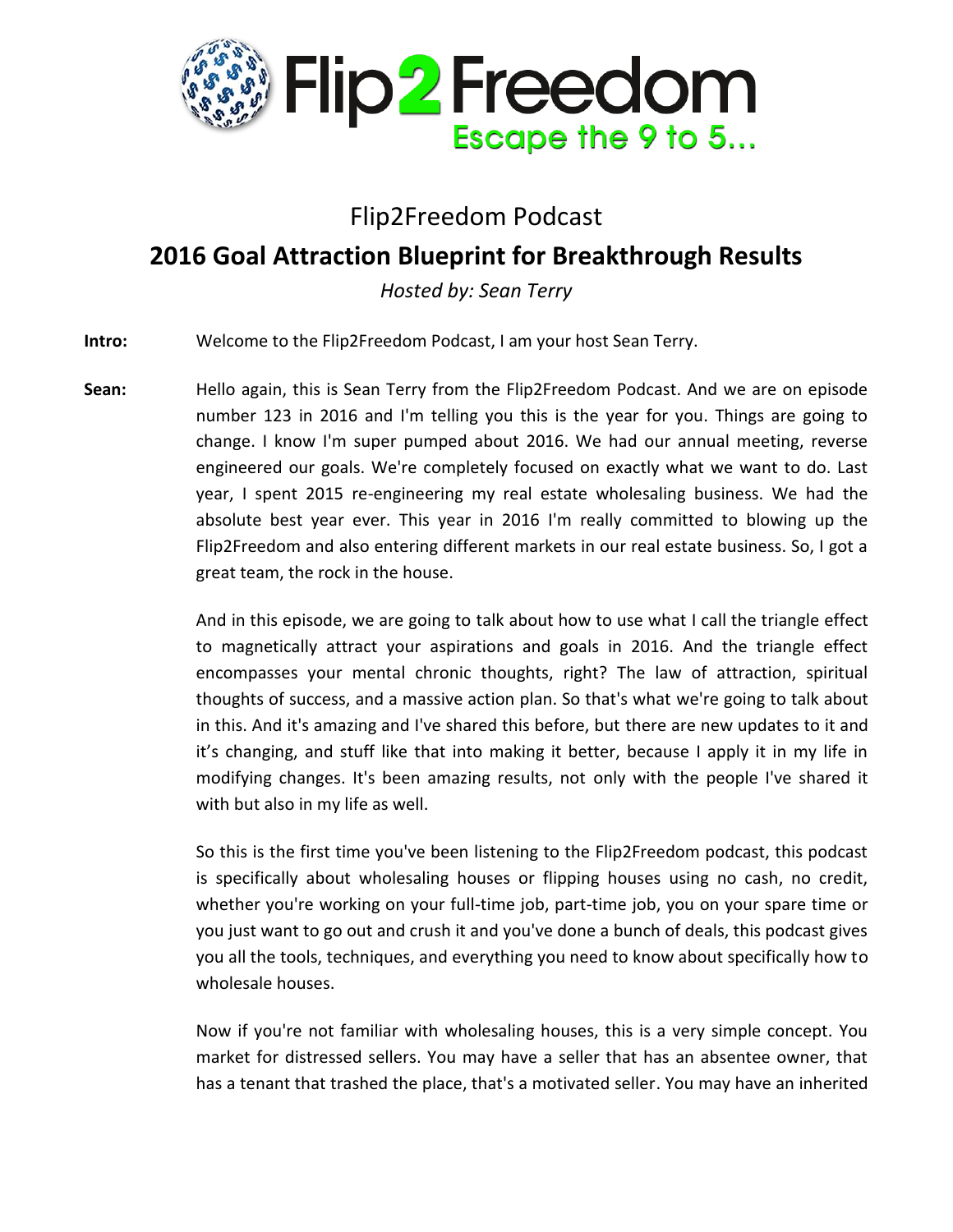property, maybe you have a probate property, maybe you have a fire-damaged property. Whatever the case may be, you can market for those specific segments and you can have a seller that calls you, you get the property under contract; let's say theoretically it's worth \$100,000, you get another contract for \$50,000, happens all the time, and that now you have equitable interest in the property, you control that property for \$50,000.

Now what you can do is you can market it because you have equitable interest at two buyers, and what you're looking for is cash buyers. And now a cash buyer comes in says, "Hey, I'll give you \$60 grand for the property," perfect, you sign a contract with that cash buyer. They have a contract with the buyer, you have a contract with the seller, you bring it to a closing agent, and there's 3 ways that you can get paid, number one is you can get paid what's called the double escrow for your using the buyer's fund, number two is you can assign it or sell your contract for the \$10,000, or number three is you can use what's called transactional funding. Transactional funding is when you have a funding company that will fund 100% of your purchase price.

So those are the three ways that you can get paid in the business, so let's say double escrow, you have the buyer wire in \$60,000 to the closing agent of which \$50,000 goes to your seller that you got under contract and \$10,000 goes to you, \$10,000 goes to you. Now what's going to take to get \$10,000 raise on your job, you know? Who, you know, who do you, how many hours do you have to work? Whose butt do you have to kiss, right? \$10,000 raise on your job! Now what if you can do that once a month? And I'm not talking about a lot, I'm talking about once a month, yeah, once a month, 12 times a year, all right, screw it, just 10 times a year, right? That's an extra \$100,000 a year, working part time around your job, talking to sellers, it's an incredibly lucrative hobby that can turn into a ridiculous multi-million-dollar a year business.

Now, for me and Phoenix, we flipped over 300 houses a year, we average about \$15,000 per deal that we flipped, and it's amazing, I have a team of people and we crank it, we crank it here in Phoenix, we're moving in the other market in 2016, which we're pumped about. So what I want to do is share what has worked dramatically for me, when it comes to goal setting, and I love this time of the year, this is like the refreshing new energy time of the year, where you can now put 2015 in the back, in the past, look at everything that went right, look at everything that went wrong, but now really focus on 2016, what are you going to do to make it great? What are you going to do to make it phenomenal?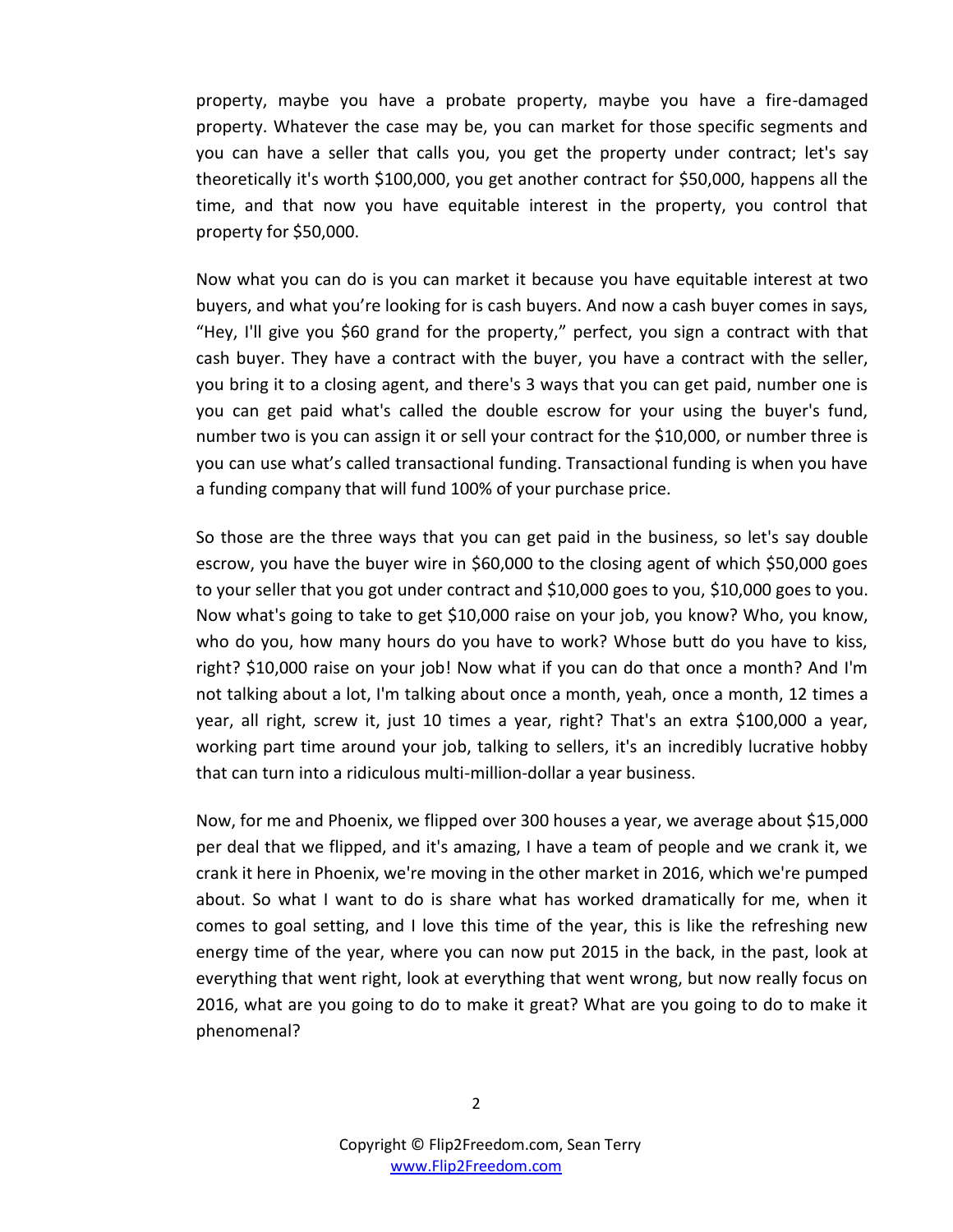So, wouldn't you like to have a killer proven strategy that you can apply, that works, but instead of writing a laundry list of everything you want to happen, you get your financial goals, spiritual goals, mental goals, all that type of stuffs, you write a laundry list, and then what happen to me is I would start going, okay, I'm going to wake up early, I'm going to do this, I'm going to go to the gym, I'm going to kiss my wife every day, I'm going to whatever, hug her every day, I'm going to do this, and this and this. All this stuff, and I get overwhelmed with this massive to do list every single day. And guess what would happen? I would fail one of them, I would miss a day, you do something, and then I get discouraged and I beat up myself, right? And I was chasing these goals instead of magnetically pulling the goals towards you, so we're to talk about how to magnetically pull those goals toward you, and how to achieve ridiculous results using what I called aligned action versus just regular action, right? So there's action, then there is aligned action.

Now this triangle effect is specifically is about your mental chronic thoughts, the law attraction, spiritual lots of success in a massive action plan. Now we're going to talk about this episode, but before we go there I want to thank everyone that has actually submitted reviews into the Flip2Freedom podcast in iTunes, I greatly appreciate it. And also too if you want more, you can go to **Flip the number 2 Freedom.com**, Flip the [number 2 Freedom.com, Flip the number 2 Freedom.com,](http://www.flip2freedom.com/) I wrote 129-page book that explains in details, specific details, how this business works inside now, and it specifically design in how you can quit your job flipping houses. I'm going to break down the process of exactly that.

So I'm going to [Flip the number 2 Freedom.com,](http://www.flip2freedom.com/) there's a ton of great resources, they have a resource page with, you know, all the tools and everything that we use, we got some killer webinar that you can... I do on a weekly basis which you can attend, so it's pretty killer, go to [Flip2Freedom.com,](http://www.flip2freedom.com/) check it out, we completely revamp the site and it's been awesome. So, all right, let's get into triangle effect. Not here's the deal, the bottom line is when it comes to triangle effect, there's two sides of the coin, right? There's the head side of the coin, which is you, right? That you bring to the table, you, your, you know, daily action, your mental chronic thoughts, you. The other side of the coin is the mechanics, the specifics how tos, you know, what mail, what direct mail piece do you send, what, you know, what list do you target, how do you talk to the seller. All those specific detail things are the other side of the coin.

So there's two sides of the coin, now here's the deal, is that, you know, if you give me, for example some golf clubs, the best golf clubs in the world, right? I'm going to shoot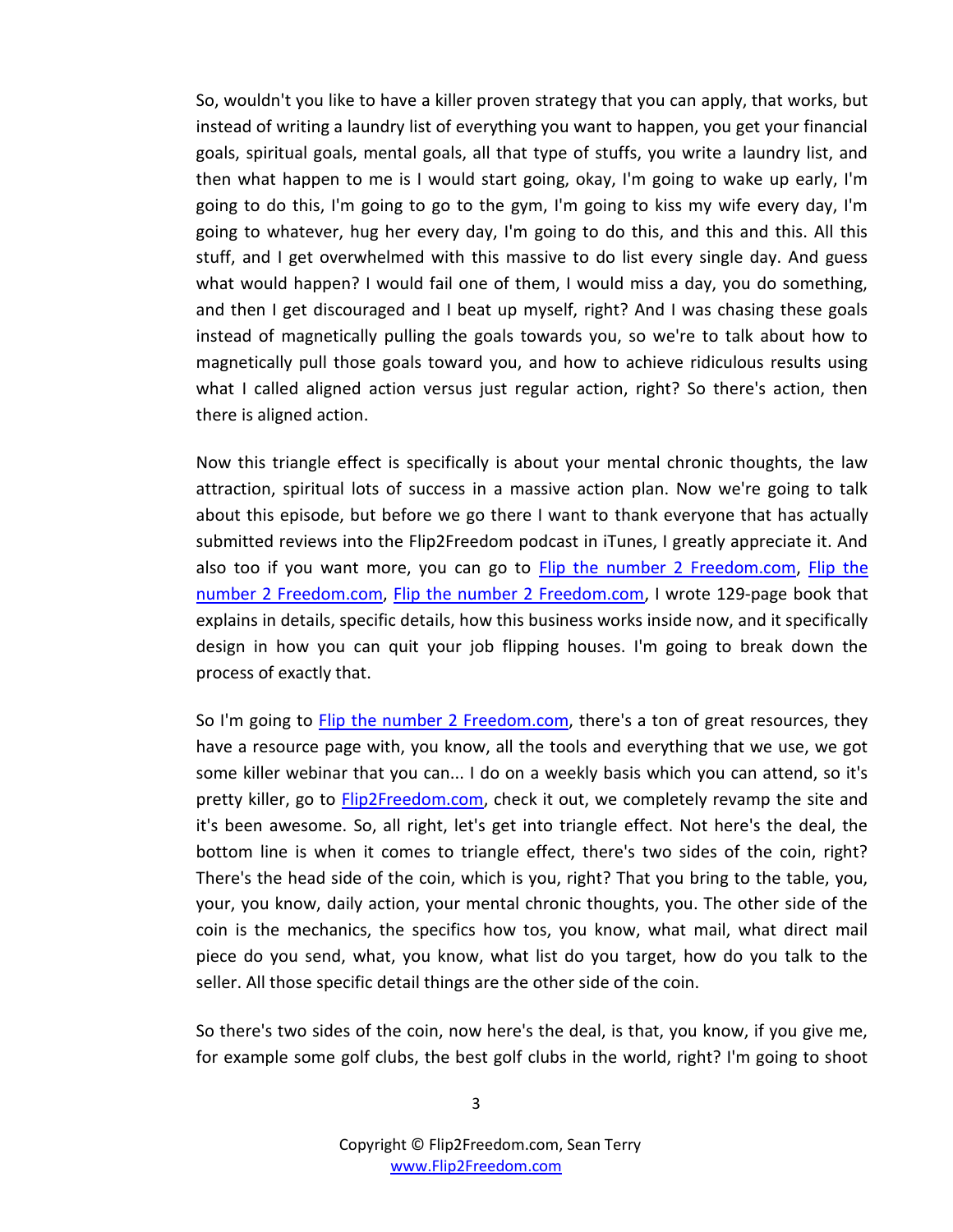roughly probably about a 92 or 95, depending on the golf course, on a smoking day, I'll shoot the mid-to-low 80s on an unbelievable day, but my normal golf is between 85 and 95, that's just the way it is, you know, I had 2 pods, 3 pods, you know, whatever, I can hit it down the thing, I can I can hold my game, but not that good. Now you take these exact same clubs and you give them to Jordan Spieth, Jordan Spieth is one of that, obviously number one golfer in the entire world, young kid comes in, takes golf by the storm, amazing, Jordan Spieth, right? So, is it the clubs or is it the person? So I have people all the times that say, "You know what? I've sent out the direct mail pieces, I've talked to sellers, I've made offers, I've done this, but I'm not getting results." Guess what? It's not the clubs, it's the person.

So we're going to talk about two different things, we're going to talk about the head side, right? And also we're going to talk about the mechanics side, reverse engineering your goals; you have that you have to basically reverse engineer it onto a weekly basis, so you have a target each week. If you have a target each week, then you'll hit your monthly goal. If you have a target each month, you'll hit your quarterly goal. If you target these quarter, you'll hit your annual goal and is reverse engineered to bite-size pieces. People always say, "If you can eat an elephant, take one bite at a time." If you want to gobble them, the whole thing it's overwhelming. So what we're going to do is take the \$100,000 income and break it into those small little bites, so it's believable and achievable. And then you're going to learn how to use aligned action to achieve that.

All right, so let's get into it. Triangle effect. Let's talk about, first off the first side of the triangle, is the mental chronic thoughts, your mental chronic thoughts. So think about this, when someone asks you, "How is it going?" what do you say? "Well, same old, same old, just getting by. Well, I'm just, you know, still doing the same old, you know, whatever." It's like it's going home and, "Oh, my gosh, this is incredible, my life is going awesome, it's better than it's ever been, it's going amazing." So the story that you tell yourself on a daily basis is incredibly important, you know and things like, you know, I've tried these things before and in the end it never works for me. I've tried and failed before, so what makes me think I can make it work right now. So we tell ourselves things in our head.

So you might be listening to this podcast and you haven't achieved your first check yet or you're listening parking you see other stories and go to [Flip2Freedom.com](http://www.flip2freedom.com/) and there's a success stories tab. We have videos upon, videos upon, videos upon, videos of people that have submitted their success stories and it's amazing to see what people have accomplished. But the bottom line is that people say to themselves, "Well, you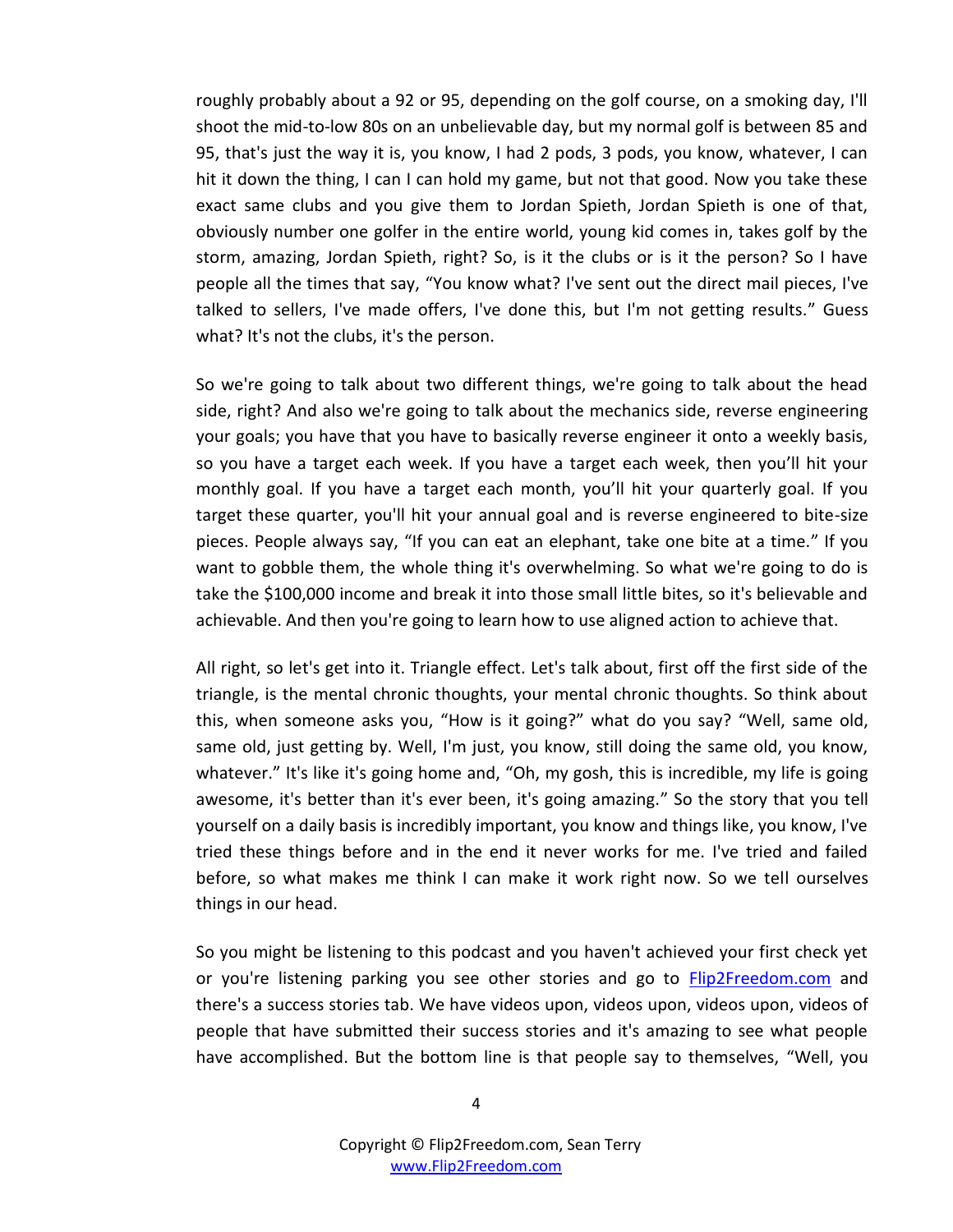know, they're in a different market or maybe they're lucky, everything I've tried, it never works." So maybe you've tried and failed other things. I have, I tried commodities trading, failed, right. I tried multilevel marketing, sucked, you know, all these different things that I've tried that never work, so I had this in my head that I thought was never going to work, right.

So what happens is that we have... there are two different things the way we think in our head, we either can visualize a positive outcome or we can visualize a negative outcome. Now what happens is most people, right, me included, will visualize a negative outcome that could potentially happen. So think about this, so I go, okay we're going to send out some letters, right, we're going to mail, we're going to do direct mail, or we're going to knock on pre-foreclosure door, that's how we get started, knocking on preforeclosure door… so in my head prior, because I was conditioned and I was negative conditioned, right, before he knew about this.

So in my head before I attempted to knock on pre-foreclosure doors, I put in my head that I was going to go to a house, I was going to knock on the door and there is going to be some guy that's going to hold a gun, he's going to open the door and releases his dog, going to bite my leg off and now I'm going to have to get my leg amputated, now I'm going to be terrible, that, that, that... all that the stuffs in my head and your brain starts going off all the negative things, so I'm projecting a negative outcome.

Unsuccessful people, people, people that are, you know, are stuck in a ride or just, you know, people that are non-achievers, right, that's what they do, they project negative outcomes when an opportunity comes their way, so you know, another thing, ""Hey, I'm going to send out postcards," or, "What if I spend \$300 or \$400 sending out letters and I get calls and if I don't say the right thing?" "What if I screw up?" and, "What if I you do go on an appointment with the seller and I see something wrong and I get it under contract and I do something wrong on the contract and the gang and the guy will sue me and then I can't find a buyer? What if I sell it?" projecting negative outcome.

So what does a successful person do? And this is conditioning, right. This isn't, this isn't where it just, you snap and all of a sudden, hey, now I'm going to think successful. It's conditioning, it's realizing and recognizing that, holy cow I am projecting negative thoughts! Right? I got to stop this, what the heck am I doing? Bam! And I do it all the time, I go holy cow, now I recognize it, I make a shift and I focus on the positive outcome, so it will be the positive outcome.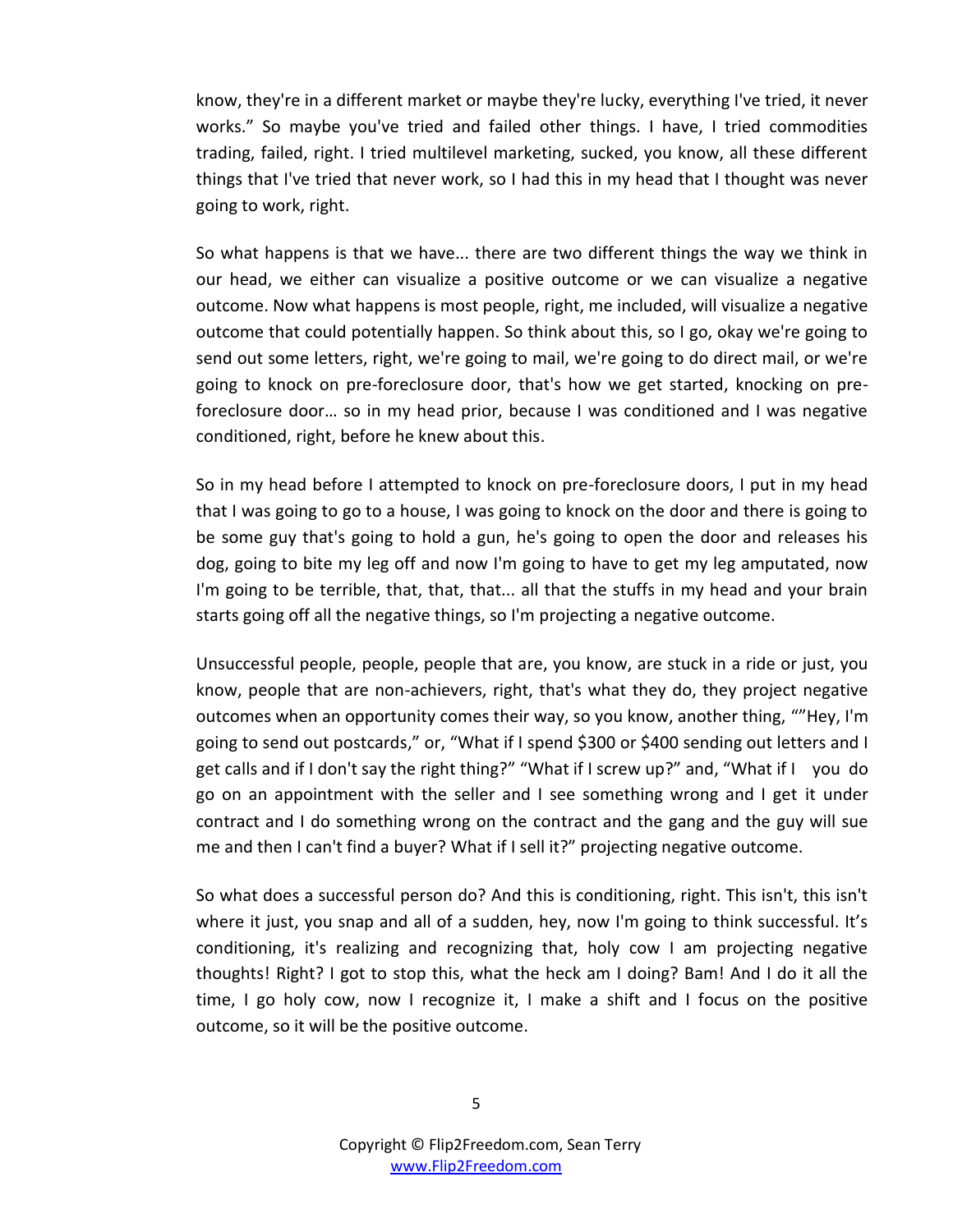Well I could say, "Okay listen, I'm good to go knock on pre-foreclosure doors. Well, guess what? And I'm going to go out there and I'm going to knock on pre-foreclosure doors and guess what? People are going to be responsive; they're going to be excited that I'm there to help them. I'm going to turn around and talk to him and guess what, if some people are negative, who cares? I'm not going to stop, because I want to go out and achieve my goal, why? Because my goal is more important to me than having someone yell at me at the door. My goal is more important to me than, than that obstacle that I have to overcome."

Now, so what about the, you know, the letters that we sent out. We sent out letters and say, "What if I spend \$300 to \$500, but it doesn't work? What if it does? What if it does work? What if we send them out, the calls are going to come in, the sellers are going to be receptive, I'm going to book an appointment, I'm going to go to a house, you know, I might not know everything right now, but I'll figure it out along the way. I'm going to meet with the seller, I'm going to get it under contract and I'm going to be pumped. I'm going to be excited, I'm going to get the right price, the right contract and I'm going to put it out there and crank this, I'm going to find the buyer, I'm going to get under contract and close the deal, I'm going to make my first check."

That is projecting a positive outcome, and guess what? Who controls it? I don't control your thoughts; your wife doesn't control your thoughts, right? Your kids don't control your thoughts, you control your thoughts. Now it's funny that, you know, God, he... it's funny that way, he only gave us control of one thing, we can't control the weather, we can't control our wife, we can't control our kids, we can to a certain degree, right? There's... we can't control our government, we can't control... right? There are only certain things we control and that the only thing we can control is our thoughts, right? We can control our thoughts. So the bottom line is this, is that you can project those positive outcomes.

All right, so those are mental chronic thoughts, right? And what we can do is if we recognize or now that we know that we're having this, this you're going down this tunnel of negativity, right, in the slippery slope and negativity going, what if this? What if that? What if this? What if that? What if this? Recognize it now that you know in what's called pivot, and you want to pivot from recognizing, stopping yourself, and then, then imagine what would be the positive outcome. So now you start, you start telling the story to yourself about the positive outcome.

Now think about this real quick, what if you have a guy that's continually telling himself negative outcomes, negative outcome this and this is going to this, this is going to... Do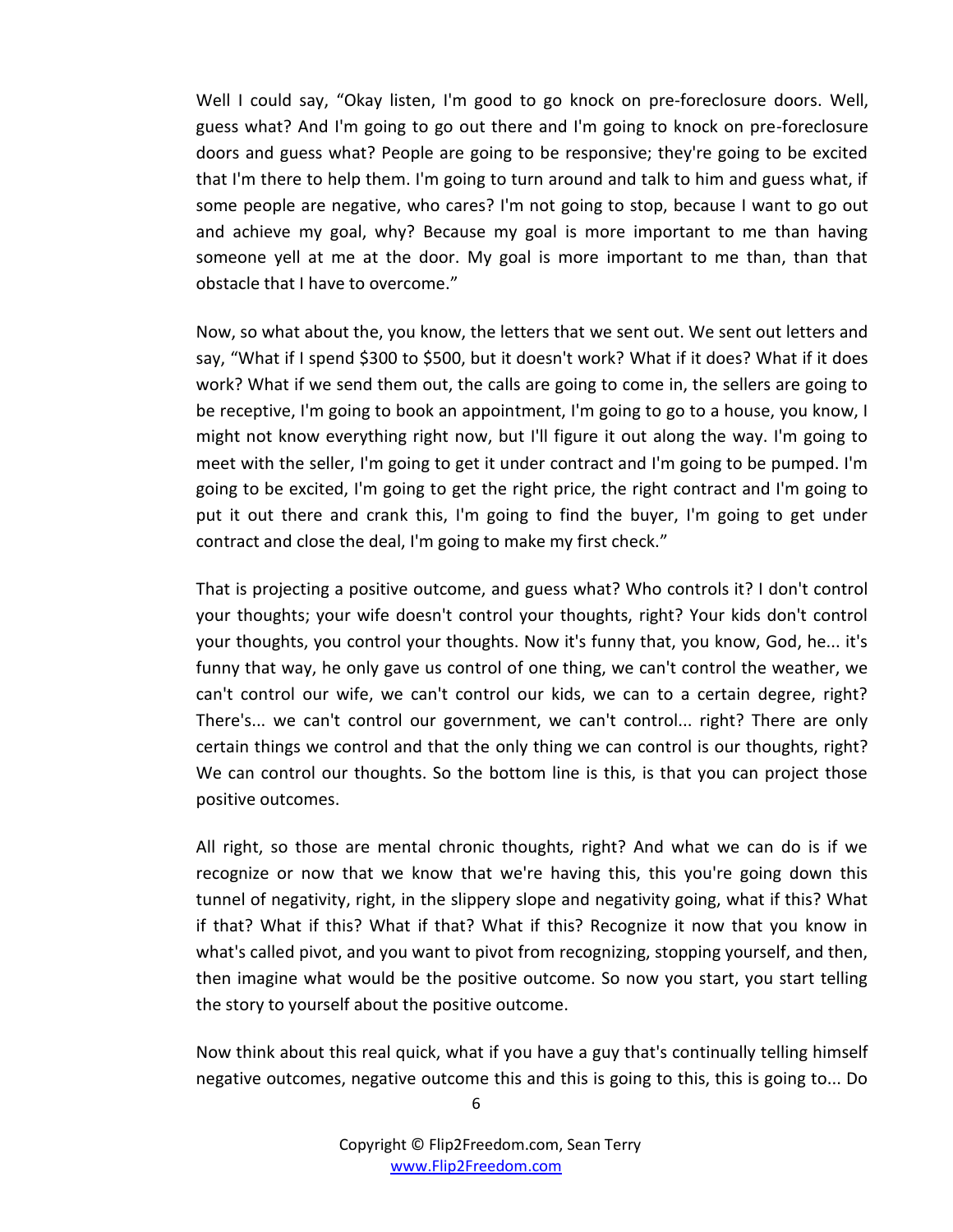you think he can send out letters and postcards and talk to buyers and all of a sudden have success? He's going to... it's like taking a round peg and shoving it as hard as you can into a square hole, right? You can't do a round peg, shoving in the square, you can't do it. So the bottom line is people tell me all the time, I tried it, and it doesn't work, and they blame the golf clubs. What was most have been in the list? It must've been the letter, it must be my market, it must be, you know this, it must be the script. They're blaming the golf clubs. It's not the golf clubs, right? It's the person, and then I go, okay great, let me ask you a question, you know what... when you think about sending out a letter, what do you think about? Oh I don't know... it's a negative outcome, so a lot of it is shifting.

And here's the thing, success in this business is 70% to 80% you, the of the head side of the coin, right? The mental chronic thoughts, so that's, that's what we can control. Start focusing on telling a better story, a successful positive outcome that you can project and then if you realize that you're out there and you're projecting a negative outcome, pivot! Recognize it, shift, change and guess what? You'll be amazed at what things will line up, you and I both know that if you constantly think, think negative thoughts and maybe negative thoughts about... This can, this is not just in real estate, this is life, right? You might think negative thoughts about your wife, you might think negative thoughts about your kids, you may think negative thoughts about a coworker, a boss, a friend, a situation, or whatever.

We have a neighbor girl that was over to the house yesterday and she had an issue with her car and she was projecting all this negative stuff, well, they're not going to help me out, they're going to leave me screw it, they're going to... I said listen, I said Kelly, what if they don't? What if they, you're positive, what if they do it? You know, and I start to get her to get her to focus on the positive, but she was so conditioned to focus on projecting the negative out there. Now think about all those things in life that you might be dealing; now you can recognize it, now you can pivot, and now you can start putting positive projections out there and it works.

Now the next, next thing is the law of attraction. Also there's this big thing about a law of attraction, secret, and you know, attracting and you know, aligning and stuff like that. So let's, let's talk about that. So the law of attraction, and here's what basically happens in our world, right? There's what's called the vibrational energy. Everything around us, right, is some sort of... if you take a high-powered room, look at it the wall right now and I got a desk here in front of me. I got my, you know my switchboard with all the powers or so. If you look at all that stuff there, and if you look at it, that massively high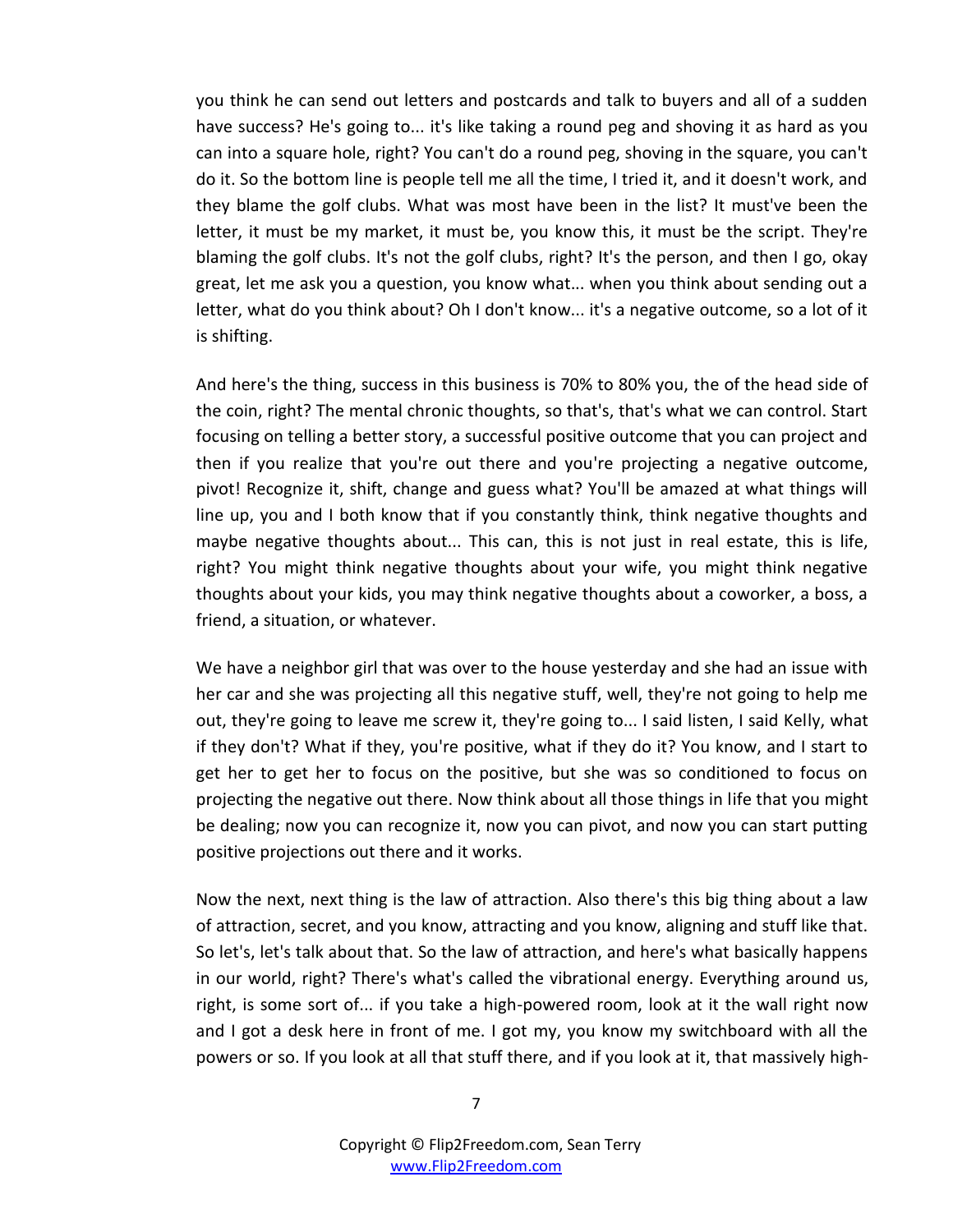powered microscope, there are atoms and there's energy, right? And you got, you know, neutrons and electrons, they're all swarming around, and if you look at it, there's space inside there, it's almost, almost like all these, you know, neutrons and electrons and atoms and all the stuff, it's all moving all around, it's energy, right, its energy.

And if we were going to shrink down to a molecular, you know, very, very small, and I'm not scientist, I don't probably do it, but very small the way down, you look at... guess what? There will be space, even though it looks solid to us, the desk is solid, the wall is solid, you know, if you break it down, it's all energy. Now what the law of attraction basically says is that like energy attracts like energy. Now one of the most powerful forms of energy that we have is our thoughts, our thoughts project out a positive outcome, it can project out a negative outcome and what happens is it attracts more of the same.

So we hear things like clichés, like, when it rains it pours, why does it happen? When it rains and things happen, have you ever had something happen and it bad happens, then something else bad happens, something else bad happens and you wake up you trip your toe, you know, you know, you're getting out the shower, and like owe it hurts, and then you go out there and your wife's yelling at you for whatever reason, you know like that. And then you're late because you get the kids to school, and your boss yells at you, and you're going, "Oh, my gosh, when it rains it pours," right?

So the bottom line is, is that, that's where they get that saying, but it also can work the other way, the better it gets, the better it gets. And what happens is you can, you can, you can project, you know, positive out there, positive feelings, positive attracting vibrations and what it will do is it will magnetically attract in your life, positive things that you want your life. So that being said, how can we use it? Well, the bottom line is, is that anything that we want, right, is a picture right, so maybe you want a specific car, you want a certain amount of money, money is energy, flowing energy, you want... your things in your life. If you're very specific and detail and you know exactly what you want and you can see yourself in possession of those things or having those things or being that person, what happens is, those things begin to attract to you, right? Or what's happened, they line up in specific ways and they don't just show up, right?

You don't like, I drive a Range Rover brand new, the 2015 Range Rover, right, so you have brand new Range Rover \$120,000 car, this thing's working amazing, it's fast, right. So I just didn't visualize that Range Rover sport, what happens is I just had to take action. I knew specifically what I wanted, I knew I was to get it and then there are action steps to be able to, to be able to take that. So it's being clear of exactly what we're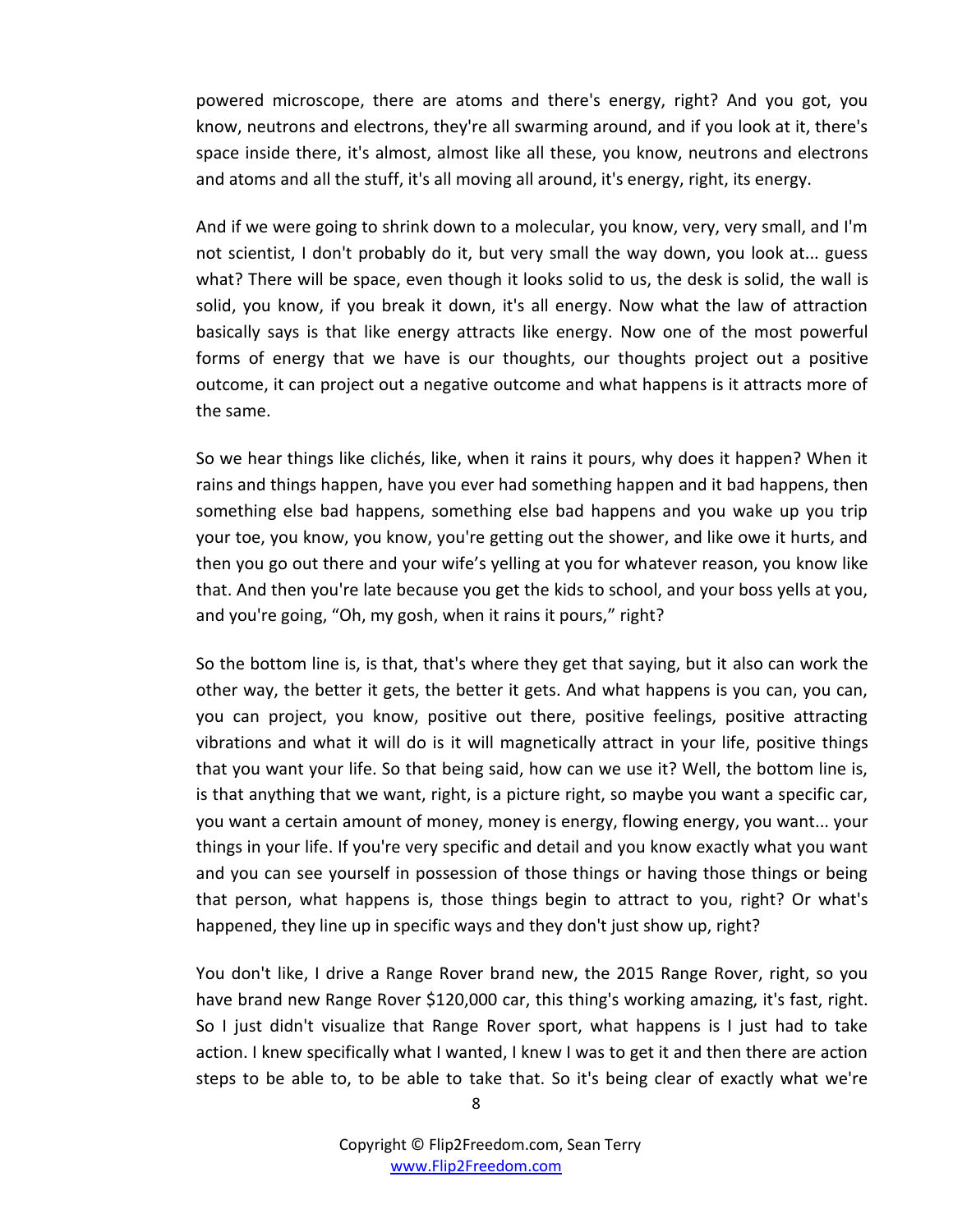wanting. So what are negative attracting feelings or vibrations that we can put out there?

Well, one is fear; fear is the biggest, biggest one. If you are in a state of fear, right, and you what if, what if you're afraid, right, and you send out letters and you send out postcards to do marketing, guess what? You're not going to get, you know, those specific leads. I mean, I have had people in the same exact market send, send the same exact letter, send these same exact postcards to the same exact list, one guy gets all the deals and the other guy doesn't. Why? Right? Because one guys is projecting negative, he's putting out negative fear, worry, anger, frustration, these negative feelings out there and he's getting more back into his life, when it rains it pours.

Then the other guy, guess what? He's putting out a positive attracting feelings, he's... he'd be very appreciative, he has gratitude and love and he puts those things out there and guess what? This, certainly, the leads line up. Why would one seller call one person, over another person, so they look at a letter, guess what? Sellers have a feeling and they go, I'm just going to call this person instead of this person. Why do they pick that? Those are things that, you know, when you apply this in your life, this attracting feeling in your life, then what happens is circumstances, events, people, things line up for you. This is called aligned action versus just regular everyday actions. So what does aligned action? Guess what? The leads show up, the deals show up.

I'm in Phoenix, one of the most competitive markets in the entire country and we consistently get deal after deal after deal, after deal, \$30,000, \$40,000 \$50,000 deals, \$15,000, \$20,000, \$100,000 deals, consistently all the time. Why? Cause my team's condition for this to think positive and I instill them and motivate them to be positive, to project positive. When they go and meet appointment, they project the positive outcome on that appointment and it works. So and guess what? I get them to focus instead of on fear and worry. I'm not going to beat them up if they didn't turn around and get the deal; I want them to focus on appreciation, gratitude and love.

Now there's a couple of them things we can do to instill this, because it is, it's something you have to engineer, okay, it just doesn't happen, I just don't wake up and go, oh my gosh, today I'm, you know, appreciative and grateful and love things, you know. It's like, it's... you have to engineer it, right? Because we're human, so what happens, you know in... There have been tons and tons of you know, not only stories, but of people like... you know, if you listen to Tim Ferris and Tim Ferris he has a great podcast; you should listen to it, a very interesting duty. But he talks in interviews some of the most worldclass people in the entire world and asked them specifically about their morning rituals,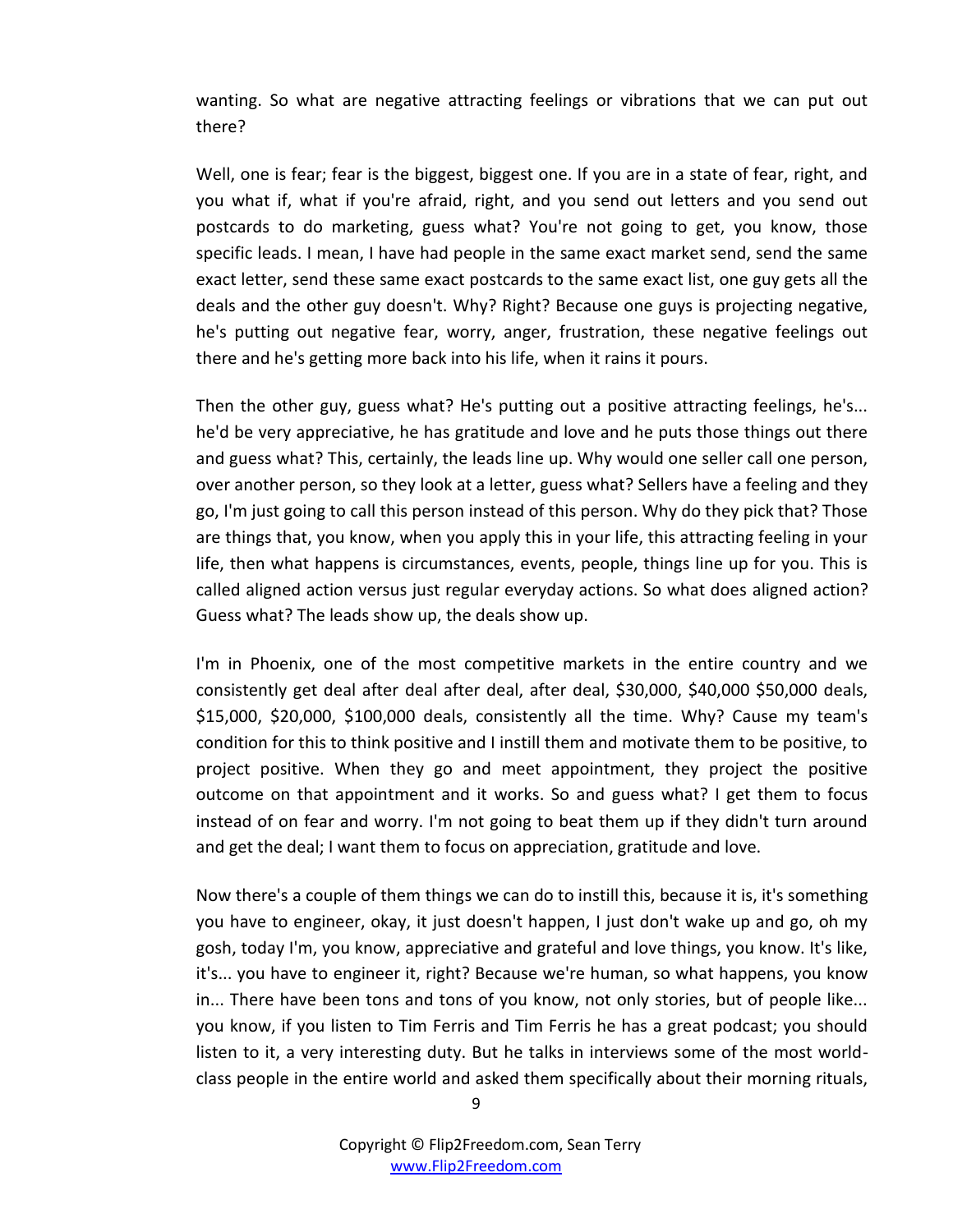what they do in the morning and it's amazing that 99.9% of these people that we look up to, that we aspire to be, that we, well look at them as massively successful have and instill morning rituals in your life.

Now if you talk to Tony Robbins, Tony Robbins has what's called the hour of power, when you wake up in the morning and have that hour of power, it's been, you know, for him has been one of the key aspects to changing someone. So we want change, right? We want 2016 to be better. Well, we can start incorporating these things into our life, these rituals into our life and understanding of what our thoughts, what we're thinking about in our chronic thoughts and the story we tell ourselves, what we're projecting in the future and understanding this and realizing that we can now create these morning rituals that will bring the appreciation, gratitude, to bring those things to us, it will line up those leads, will line up those sellers, will line up those circumstances, the events and the buyers where deals will come in. That will just completely amaze you.

So what's a morning ritual? So what I do, my daughter gets up about 5:50, I get up about 6, right? And I'll make her breakfast in the morning, every single morning I wake up, I make her a breakfast burrito, I cook some hash browns, throw her some sausage or bacon in there, put a nice egg in there, put some cheese in there, salt and pepper, you know, I'd make a tortilla, you know, and make her some sauce fresh salsas, you know, some orange juice there and I make her every single... that's what she loves, everything. I don't know how she eats that every single day, but every single day she absolutely loves it. So about 6:20 I'm sitting there making her breakfast in the morning and then I'll make a cup coffee, I'll sit down, and what I'll do is go through a morning ritual that... and I'm not going to get complete detail, cause there's, there's other cool things I do, but I'm just going to make it easy for you.

So morning rituals basically what we'll do is we'll set your day, okay? So for me, I sit there and I will, you know, have my cup of coffee with my coconut cream, which is amazing, it's like, like vacation in a cup, go check it out. Coconut creamer and what I'll do is I have my what's called my January letter, which I'll talk about here in a second and then what I'll do is I'll read... it's called an app, called Jesus Calling and it's a great book, you can do that or you can have the app called the Secret App, which is really good and check out those two different apps.

I like Jesus Calling, I read that every single morning, this is part of my morning ritual and then that I'll do is I'll spend probably about, you know, I read those things and stuff, either Secret or Jesus calling, whatever, probably for the first like 5-10 minutes, whatever, and then for about 20 minutes or so I'll just sit in absolute silence, just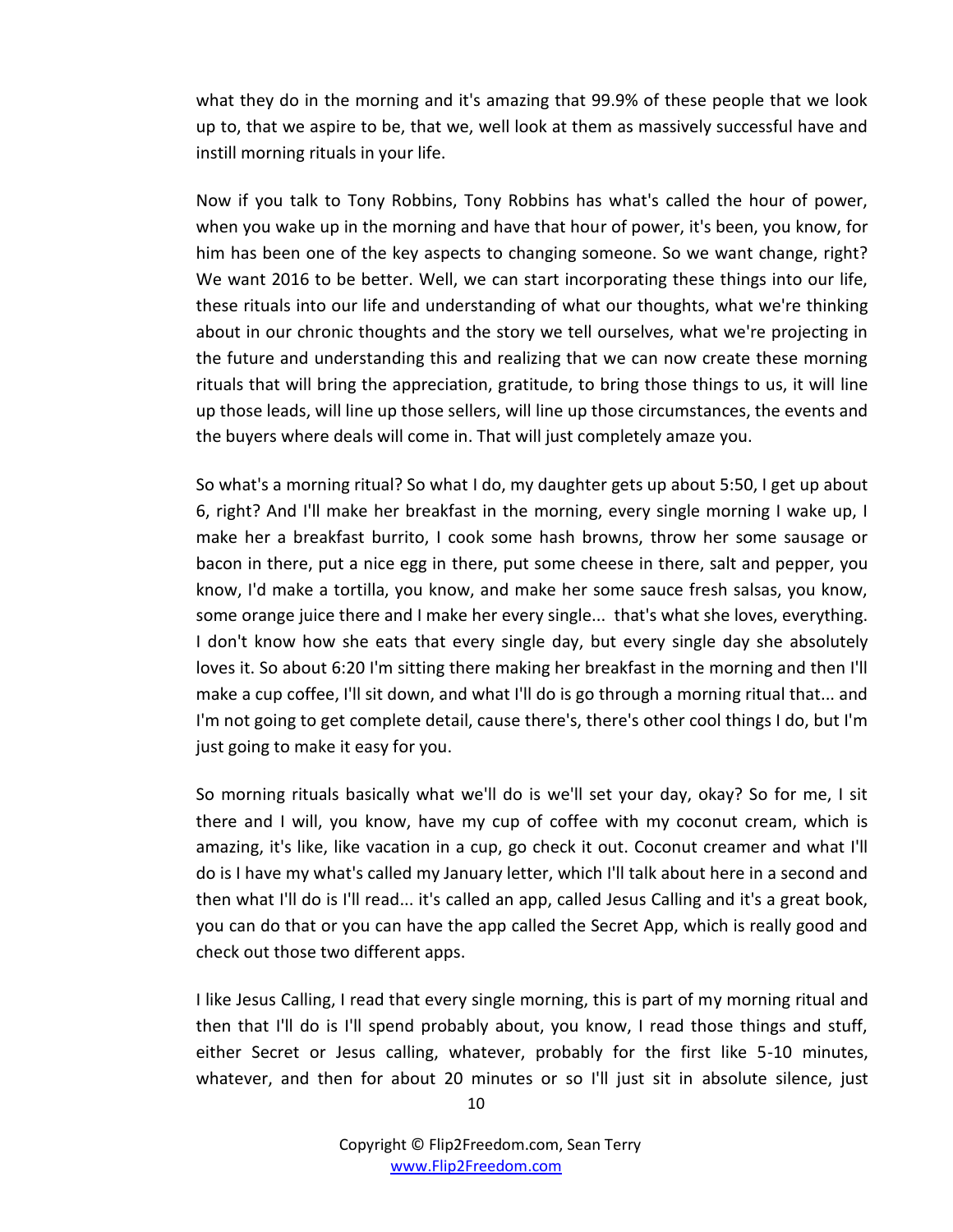completely, just clearing my mind. Some people go, I'll go to sleep. Well, guess what? That's what the coffee and the coconut cream is for. And I'll sit there, I'll just become completely silent and then I will pray and I, you know, I have the whole entire prayer about my office and my family and stuff like that.

You don't have to pray if you want, that's what I believe and that's what I do. So I will pray and then I have lists of everything I appreciate. I use an app called Simple Note in the iTunes Store, I think it's in Android too as well, but Simple Note, and I have lists of everything I appreciate and I also too, I have my January letter inside there. So I'll sit down and I'll have a cup coffee, I'll be in the morning, it'll be dark out, right? And I'll sit there and I'll just read through my January letter and then I will go through and focus on everything I appreciate and it's all everything I appreciate about my health, everything I appreciate about my family, everything I appreciate about my finances, everything I appreciate about my spiritual life, everything I appreciate about my business, everything. Everything I appreciate and I'll go through them, really focus everything and I'm, for the purpose of generating that feeling of appreciation, that feeling of appreciation.

Now the January letter, what that does, it literally, it puts that whole feeling and attracts the things that you want into your life. Now the January letter we're getting to here is basically, I mean like I said I got, I don't have to tell you, I got this from John Carlton and he's an incredibly successful copywriter. Things worth hundreds of millions of dollars copyrighting, right? So he was telling a story of how he would try to pursue goals and he probably had to run after and chase goals, and then he found the January letter and he wrote his January letter and started attracting goals to him. So what the January letter does, the premise behind it is you sit down and take, you know, an hour, two hours, whatever and project yourself as if you're in 2017. So put yourself mentally as if you're in 2017, so blank right now, boom, this January whatever, you know, 2017, and now you're sitting there and what you're doing is you're writing a journal, right, documenting what happened in 2016.

So you're writing and you're saying, "Oh, my gosh, 2016 was the best year ever." You're at writing a journal to yourself, basically stating everything that you've done, everything that happened as if it's already happened. Now you know if, if you read the Bible, right, you know it says, "Ask and believe it's already happened and it'll be yours." So in the secret this is ask, you believe it's already happened, you know, and then allow it into your life. So it's very, very similar things. So what happens is this, is this putting yourself into the future and you're writing down as if it's already happened. You know in... and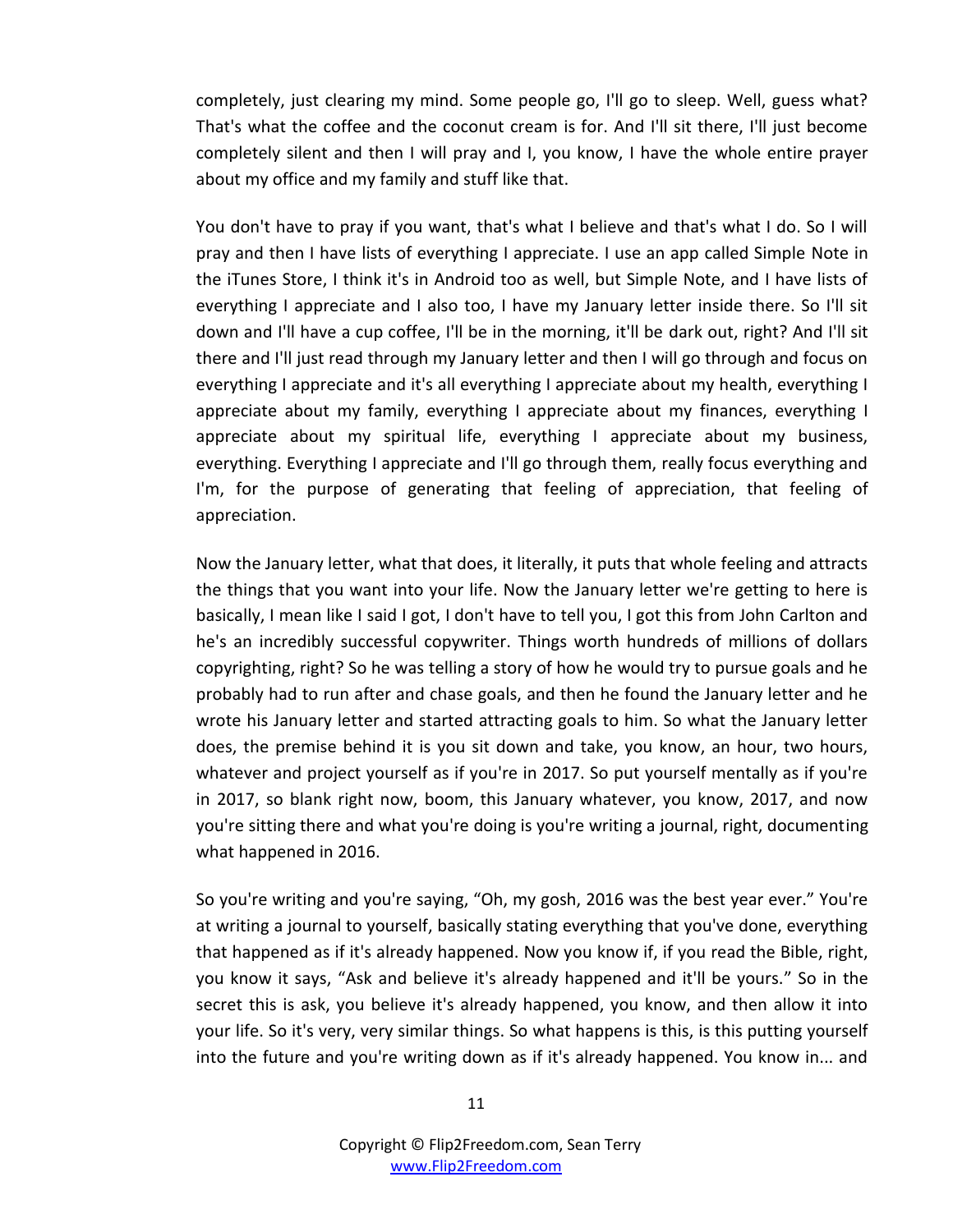believe me I've written, I wrote, I've done this for a handful years now and my income goals that I have wrote down in my January letter has come within, you know, I'm talking about millions of dollars annually year has come within your \$5 to \$10,000 in some years.

Trips that I want to go on, that I, that I didn't even plan, right, have all the miraculously came about. We have we're set to go to a Napa trip and I had a friend, you know, we want to.... In my January letter I wrote I want to go in October and we had a blast and would take my wife there and spent some great time and stuff and, and it was September, I didn't have anything planned and I think about it, I was busy, kind of put it out of on my mind, friend called us up and said, "Hey, you know, we've got a house we rent it right on the vineyard, it's absolutely incredible, you've got to see it and we need one more couple that wants to go together," so I just want to go, everything's, everything set, all the wine tours are set, I could just buy her flight and chip in on the house. I'm like, "Done, just miraculously," now you could… that's unexplainable, right? It just happened to be on the exact time that we... I wrote my January letter, I want to go and I didn't even have to plan the thing, it was amazing.

Now does everything line up that way? No, but a lot of them amazingly things, a lot of things do. So write your January letter as if it's already happened. Now if you want to get a copy of the January letter, just go to this episode it's **Flip2Freedom.com**, [Flip2Freedom.com,](http://www.flip2freedom.com/) I have a link on there that you can download a copy of the January letter and how to use it. You can do that for free, so just go to [Flip2Freedom.com](http://www.flip2freedom.com/) episode 123, it will be right on that main page, front page there when you see it, click on that, click into it and there'll be a link at the bottom there that will give you access to my January letter, which is killer.

Now what you do is you read it every morning and you read it at night before you go to bed, very easy to do and it puts you in the state as if it's already happened and just document your year, document your health. Oh my gosh, it was the best shape of my life, I feel better than never, document the trips you went on, income, you quit your job, whatever the case may be, just write it down. All right, now let's talk about the one more of the part of the triangle effect; we're talking about reverse engineering our goals.

So the second part of the law of attraction is what we call spiritual laws of success. Now this is controversial for some people, some people will accept it and go I'm not doing that, there's no way I can.... This has been a dramatic impact in my life and, and it's called tithing. Tithing is one of... it's, it's a spiritual ritual and it has been probably the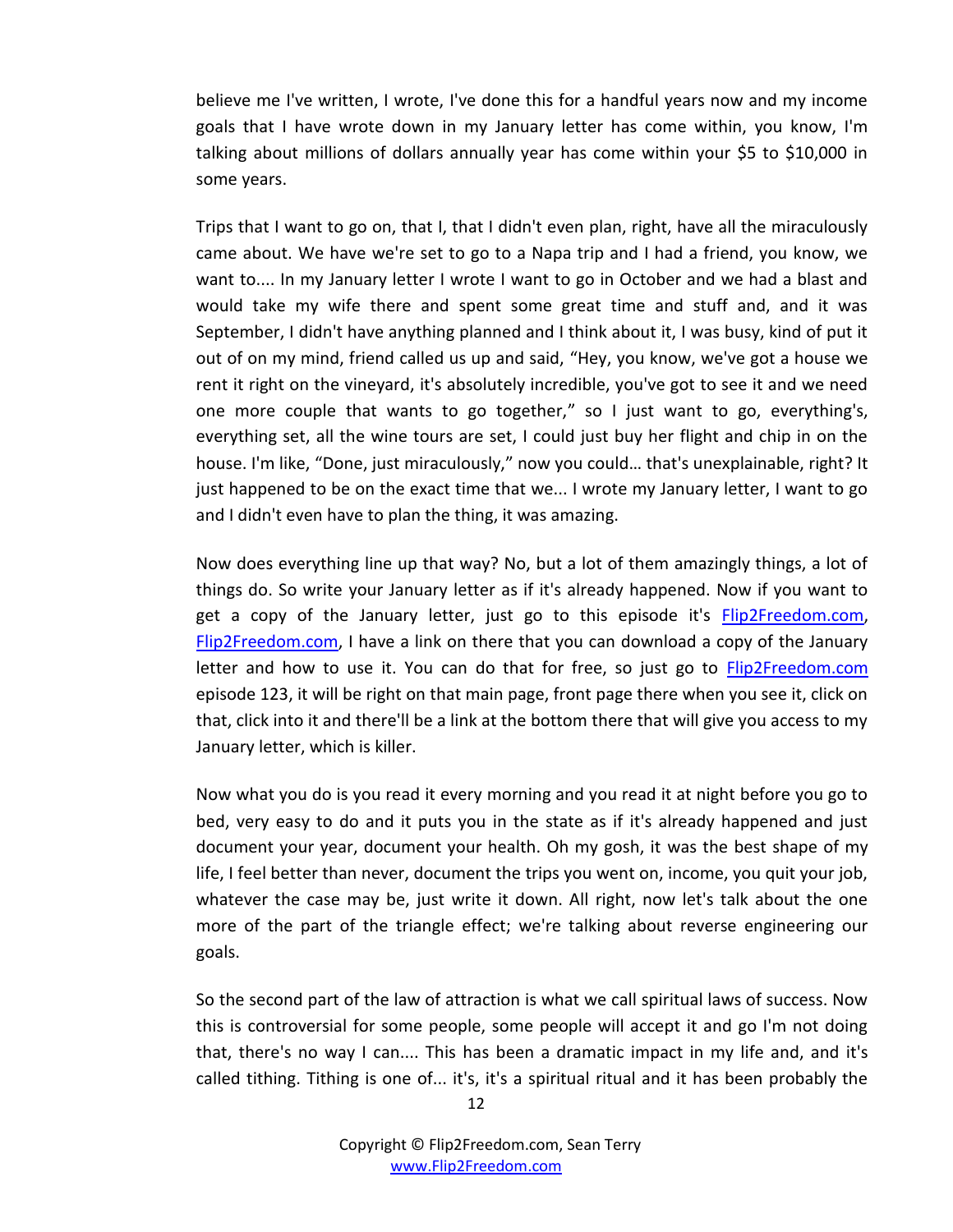one of the biggest, most profound, most impactful rituals that I have incorporated in my life that has made the biggest impact over anything that I've ever done, okay. It's that, it's that big.

Now you're probably wondering, what, what is tithing? Tithing is where it's a spiritual ritual, where you basically take 10% of your earnings that come in and you tithe that to your church or someone that, you know, either could be a charitable organization. But what you do is you essentially give it away, give away 10%. Now some of you going, holy cow, give away 10%? What are you, nuts? This guy's insane, right? Okay, I'll be insane and make millions of dollars and I'll be insane and help a bunch of people, I don't care, you know, it's like whatever. If you're going, I don't have, you know, I can barely pay my bills anyways. Well then you need this more than anybody.

So tithing... I don't want to get into the whole back story behind it, but there is a book called The Four Spiritual Laws of Success, The Four Spiritual Laws of Success. I'll have the link also in this episode that you can to Amazon, so you can, you can see at [Flip2Freedom.com](http://www.flip2freedom.com/) for slashing, just search episode 123. But the bottom line is that you can get that and download it. The first chapter talks about tithing. Now for me, you know, I was against tithing, it was, it was hard for me, I grew up in a religious background, but you know, I was always in this financial struggle, my whole entire life always struggled financially, I could never get ahead.

Every time I get some money saved, you know, the tires would go out or that something health would happen or this would happen and that... there would always be something that would I just buy myself ahead and then I get knocked three steps behind and always, always, my whole entire life always struggle until I read The Four Spiritual Law Of Success, everything changed, I made a decision at that point that I was going to tithe 10% and I started out with like \$200 bucks. I start out with just like next to nothing and now that I tithe more in a year than the average person, makes in 3 or 4-5 years, it's amazing. Well, well, well, well on the six figures that I tithe every single year and it's not because that, you know, that means there's 90% left over, it's a funny thing it's that the dramatic change and shift it has.

Now I remember watching a video from Suze Orman, who talked about tithing and... or talked about giving, she says, "If your hands are so tight, hanging on to everything you've got, clenching your fist together, not letting go, guess what? You're not open to receive," right? If you open your hands and you open your hands and give, guess what? More in your life comes back and you know it inside deep in your gut, right? We just we don't want to do it, because we're like, what if it doesn't work, what if it doesn't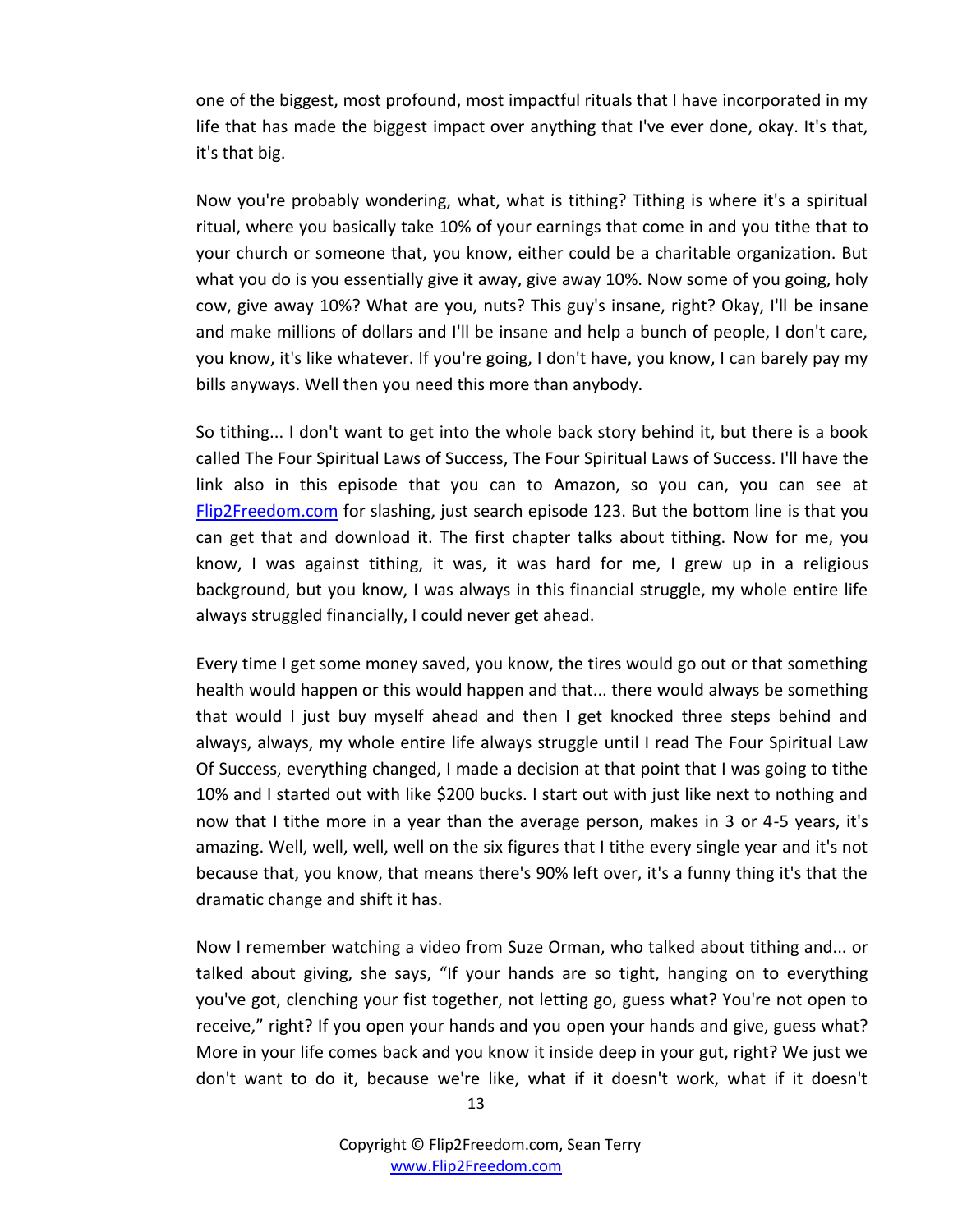happen? Again projecting negative thoughts, you know, you started out with just a little, and now it's just grown dramatically, where money becomes a non-issue, right? And money just lines up at a way it's just amazing.

So I've shared this with Flip2Freedom Academy audience, Flip2Freedom Academy members, you know, on the Flip2Freedom podcast over the years, talking about this and the stories from people have been amazing. For people who are not religious, they've never heard about tithing before, but decided to give a little, just try out, give out to either charity or they found a church or something like that and they gave to, something that they believe in and amazing things lined up. Next thing you know a lead comes in from a mailing, that they haven't mailed, because they haven't mail in two months because they hadn't had the money.

Then all of a sudden a lead comes in three days after, right, they tithe, right. And then they turn around, a lead comes in, they do a \$30,000 deal, stories like that in the Flip2Freedom Academy are just amazing. So the bottom line is that it's a game changer, read more about it, study about it, it has changed my life and I know change yours. And in this podcast is not all this is about real estate success, becoming the best you can be, achieving more, but also things in my life that I know has been massively impactful that I know will change your life as well.

All right, so now let's talk about the master plan. This is the other, the last side of the triangle. So we got the mental chronic thoughts, right, we're going to focus and project positive things in the future, we got the law of attractions, going to line ourselves and relief what are... our excitement or energy with a gratitude and appreciation positive, we're going to have a morning ritual that's going to be able to do that, right? And then after that were going to, you know, read our January letter, we have that put together and then we're going to pivot any of our thoughts if we, if we, if we get off track, you know, we're going to tithe 10% that comes into our household, you know.

And now what's the, what's the last side of the triangle? It's massive action, it's the massive action plan behind it and it's called aligned action, because here's what happens, like we talked about, you could put action in and say, "You know, screw this, forget this, you know, law of attraction, I'm not going to tithe. What are you, nuts? You know, I'm not going to do that, you know, and I was chronic thoughts, my... I'm a positive thinker, I'm good to go. I'm just... tell me how to reverse engineer my goals," right? And then what happens is, you're going to apply this massive action and things are going to line up for you, it's going to be a struggle.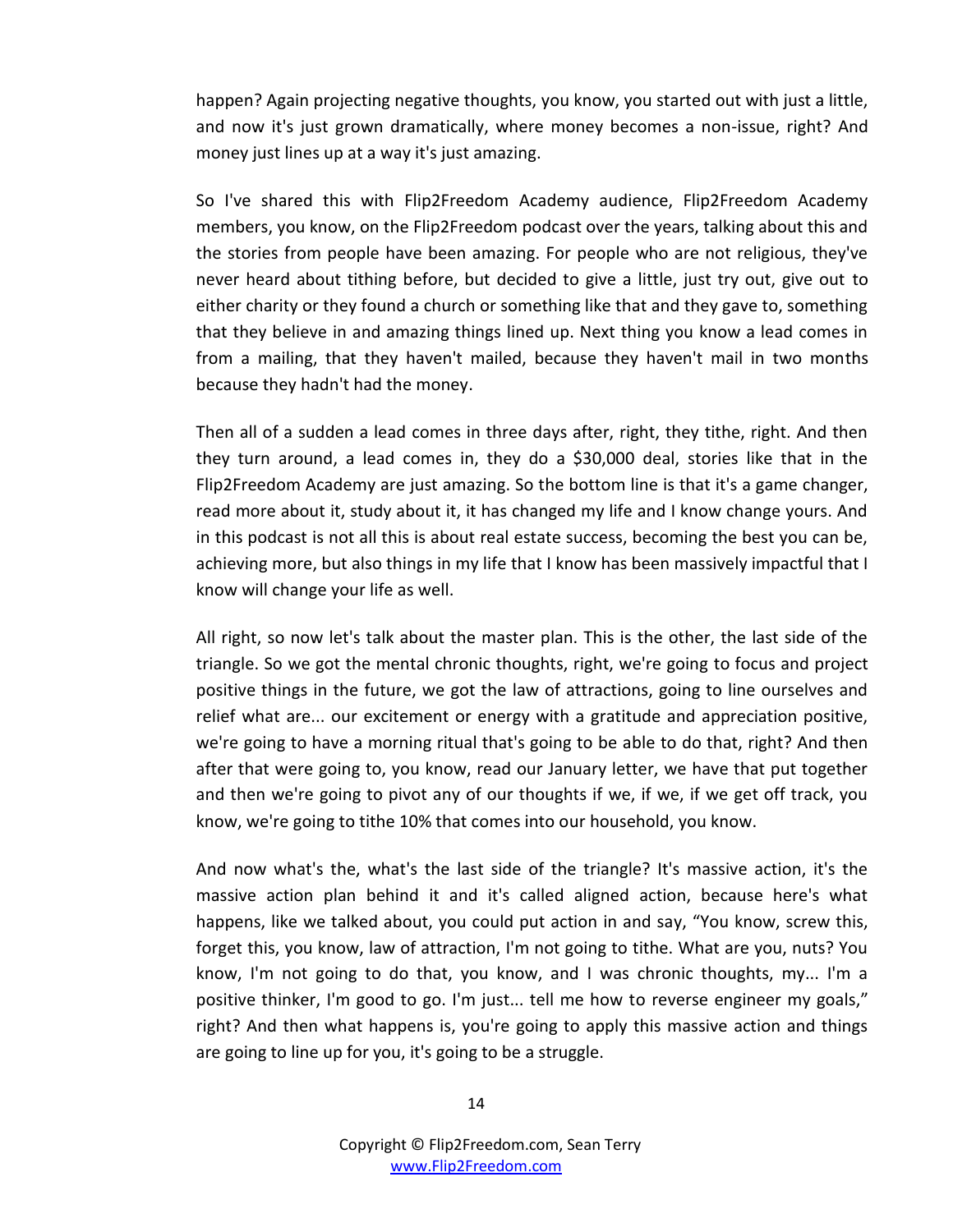Have you ever met someone who it seems like they could, they can do it all, right? They just, oh my gosh, the houses guy, he just, he has a great family life, he has, you know, everything, has great kids love him, has great relationship with his wife, you know, has amazing businesses that are generating tons of income, has all this time off and spent... he goes... that he does all these things, has the entire package, but he seems like he doesn't work at all, but he encompasses all the stuff. And then you got this other guy just killing himself, work and busting their butt and just making by, and that, that's the difference. It's the difference between, you got a triangle effect, you know, and if you apply massive action without the other, then you'll find yourselves, hey I've met people that are incredibly rich, you know, they're completely loaded, but miserable.

I met this guy that had a \$300-million company, man, he was on top of the world, but guess what? His, you know, his wife hated him, he's going through divorce, you know, kids never spoke to him, but yeah I mean, he's on top of the world, he drives a nice car, big deal, right? You want to have a whole entire package. So when it comes to this and it comes to... we get into reverse engineering your goals, this is, this is just one side of the plan and you can focus on that and do that and maybe achieve \$100,000, but you'll do it a lot faster and a lot easier, taking a round peg and putting it into a round hole.

All right, so reverse engineer goals, \$100,000, so first of you want to figure out what revenue we want to achieve in 2016, reverse engineer the goal to annual, quarter and weekly goals and then execute the plan. So now we have \$100,000 a year, what I always do is take the goal and round it up by 25%, see why do I take the goal and round up by 25%? Because you want to... you know, it's for either error or marketing, whatever the case may be. So let's say we have to know these numbers are average deal size. What's your average deal size? So you can use \$6,000 if you don't have an average deal size.

So if you have \$100,000 and we divide into, you know, our \$125,000 divide by 6, gives is basically 21 deals to hit our goal, so at 21 deals tying \$6000, right, equals roughly \$125,000, that will hit our goal. So now we know we get 21 deals, there's going to hit our goal, okay so now we got to know is leads per deal, okay so how many leads does it take to get one deal? How many leads does it take to get one deal? Now if you don't know the number, the average is about 22, right? When I'm talking to students and my own business and the set in the other is about 22. So 22 times 21, right, is 462 leads annually.

So what's our focus? Our focus is to generate 462 leads over a year and out of those 462 leads, we're going to go on appointments, we'll meet with sellers and the way the numbers play out will generate \$100,000. Now, that could be more or less. What if your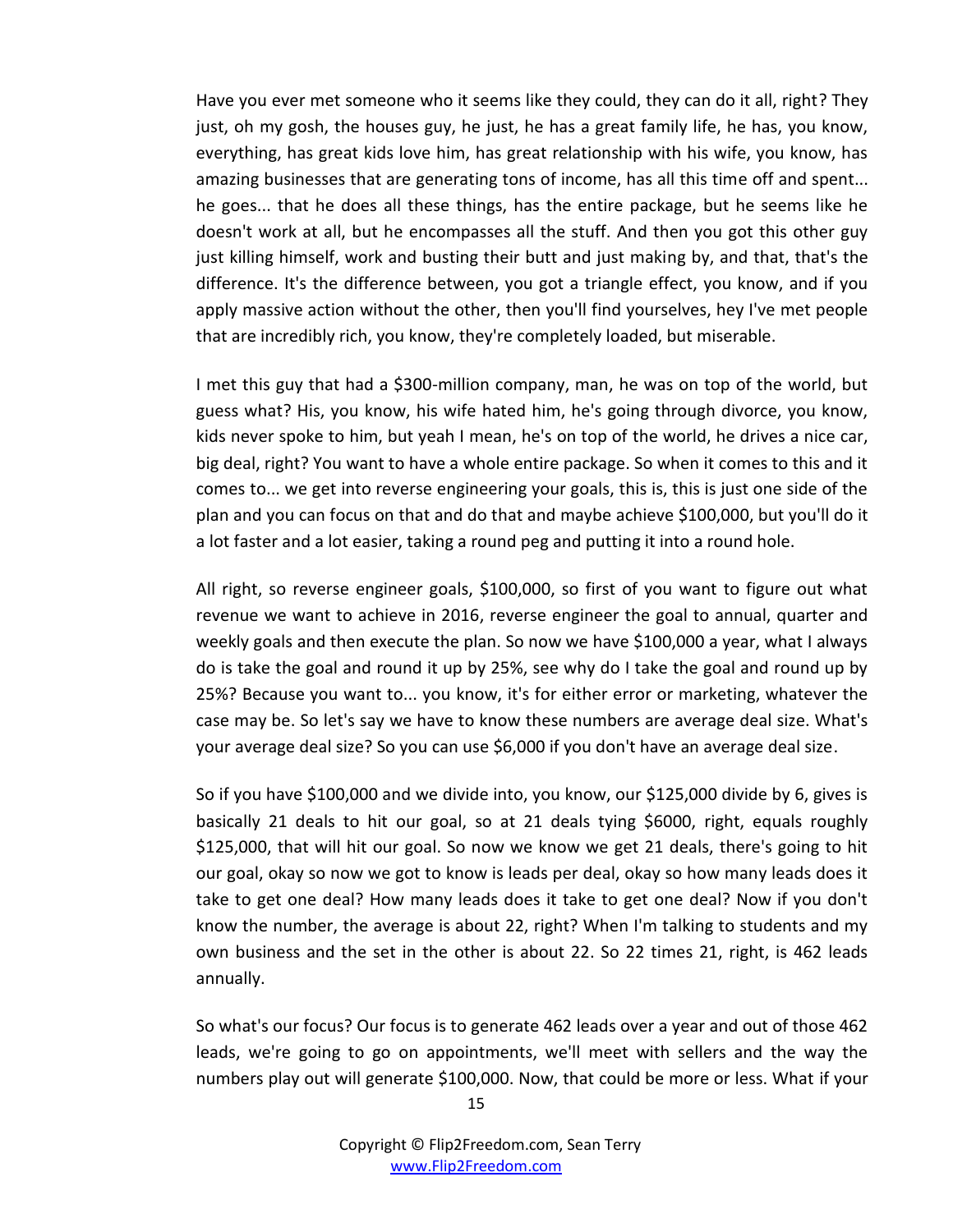average is \$8,000? What if your average is \$10,000? Now you make \$210 grand, right? So the bottom line is, is that now, let's even look at, you know, of a direct response marketing, response rate for like direct mail, right. The average for postcards letters is roughly 1%, so you take 1%, so that's 46,200 postcards or letters annually, right, that you send out. So 46,200 annually, now you might be going, "Holy cow, 40,000." I was talking about 200 or 300, right? Okay, 200 to 300 that's going to get a certain result, but why not reverse engineer it to know exactly what you can do?

Now I'm not saying you do drop, 42 to 46,200 tomorrow, it's annually; it's broken up annually, okay? So, now if you take the cost of marketing roughly 50%, .50 cents of the 46,200, that's, you know, basically \$23,100 annual marketing budget, okay, they will be broken up. So the leads you need quarterly are 115, the leads you need monthly are 38, the leads you need weekly are 10, so essentially, I'm going to get calculator here real quick, you need basically 10 leads per week to go out and hit your goal, okay? 10 leads per week. So if you take 23,100 divided by 12 is \$1925 divide by 4 is basically \$481 marketing budget per week, okay? \$481 marketing budget.

Now if you can do that, great! If you can't, then don't worry, do what you can do, but at least you know what it's going to take. So let's say if you start out in the first 2 or 3 months, you don't have the ability to invest in \$481 of marketing a week, but you do have, you know, \$100 to invest, what happens is it's going to scale into it and then you can increase your marketing over time to build in and be able to get the amount leads you're looking to get.

So now instead of going, I want to make \$100,000 a year, now you can understand the process that it takes, and this is what I do in my business, we go through, we go through our annual revenue, we break it down to a quarterly revenue, we break it down to monthly revenue, we break it down to a weekly revenue. What we need to accomplish weekly down for marketing, everything's down specific and we track it every single week at our Monday morning meetings. We track all of that in what's called the scorecard and put all our data inside this. We have all the data for the past couple years and in our different scorecards we could see what works, what doesn't work, what at conversion ratio is are and everything all put together one, it's awesome.

So now that you have the triangle effect, right? You have everything put together, now is this massive action on the plan. Your massive action goal is to generate essentially 10 leads a week, right? You can do it through free methods, you know, we in a way I podcast it, talk about free methods, you can talk, you can do it, you know, through direct mail, I talk about Google ad words, you know, how to generate leads to Google ad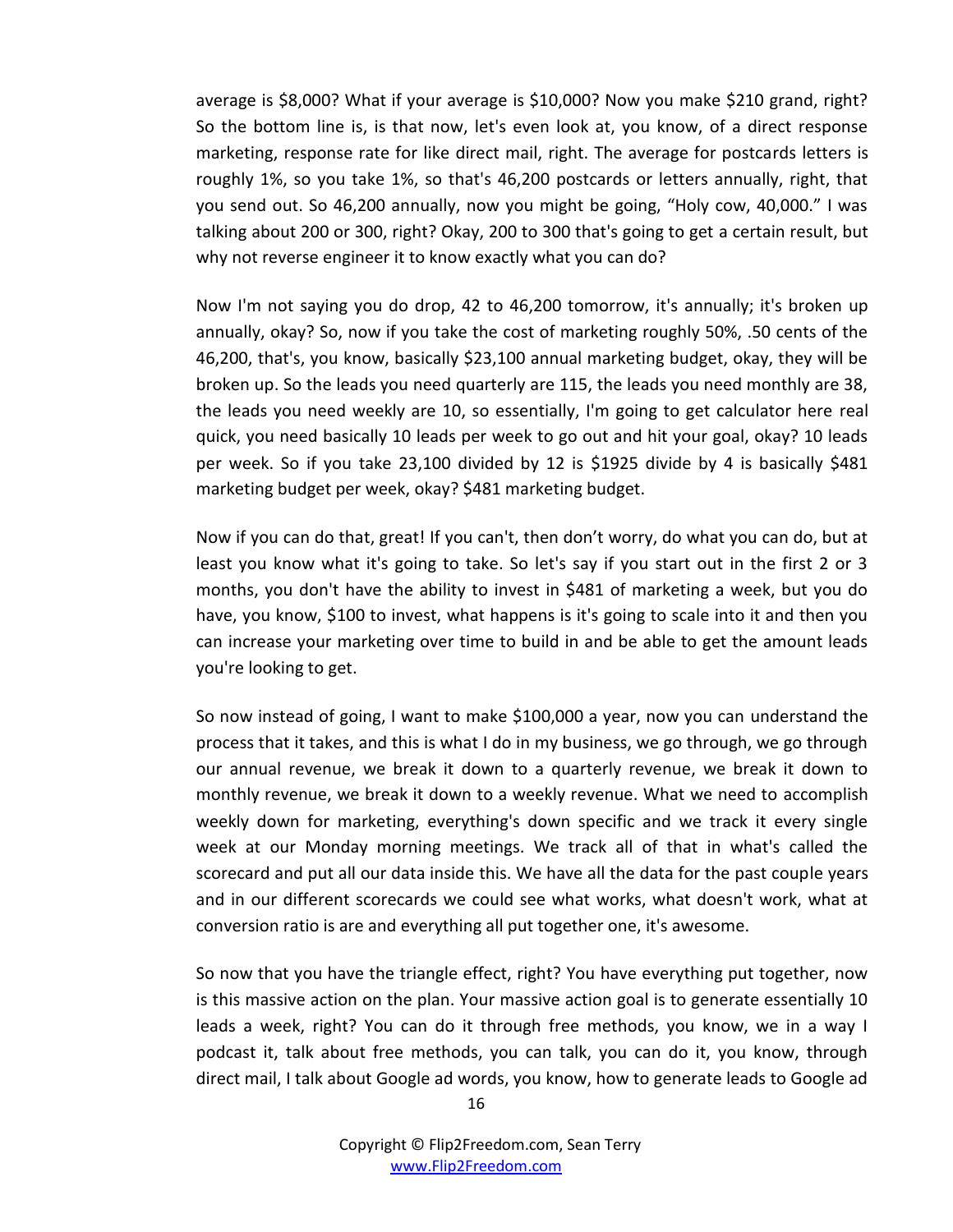words, how to get deals off the MLS, REOs online marketing tactics, you can do to generate leads.

That's your focus, 10 leads a week. Now to offset the cost of marketing, what if you get five free leads in five, you know, pay leads, well there you go, this is going to split your marketing budget happens in half, instead of \$541, now it's going to be \$240.50, whatever it is, you know what I mean? So the bottom line is that you can offset that, but you have a goal specifically to hit 10, and guess what? If you hit, you don't hit 10 one week and guess what? You get next week, now you're going to say if you may be doing 15, just focus on what you can do, instead to focus on what you can't do.

All right, holy cow, boy, I hope that was awesome. Now I got this killer video, not a video, audio, because we're listening right now, aren't we? I got this killer audio you got to listen to, it's about 2016, how to make 2000, I hope it inspires and motivates you cause I saw this and I got pumped, because the bottom line is we have to get excited, we have to get motivated, and if we can have an action plan and we can see a January letter what we want to accomplish, we can reverse engineer it. We understand how or how we attract things in our life and guess what? Amazing things can happen and that then now put a little bit fuel on that fire, which is the inspiration, the motivation, the idea that I can do it, because guess what? If other people can do it, so can I too. So listen to this real quick, it's awesome and I'll be back on the other side.

"Ladies and gentleman, it's not going to be easy. Easy is not an option. It's hard changing your life, you got to take personal responsibility to make it happen and you got to resolve within yourself that I can do this, but it's hard, but you got to say, "I'm the one, I'm the one to make this happen, I'm the one to become successful," because that's what life is about, stretching and challenging, looking for ways that you can begin to improve yourself. I want to encourage those of you out there, who may be at the bottom, or you may be at the top. I don't care if you're a lion or gazelle, when the sun comes up, you better get to running. So no matter if you're the smartest, no matter if you think you're the dumbest, it is not talent; it is pure effort that's going to take you to the top. So you can be lazy, and see where you're going to go. You can take the short cut and see where you go; you keep sleeping in and see where you go. You can dream it, and I would put effort, and you're going to see where you're going to be. Success is not greatness, it's not about talent, it's about effort.

But if you want to think bad enough to go and fight for it, to work day and night for it, to give up your time, your peace, and your sleep for it. Know what you want, what do you want in your marriage? What do you want with your son and your daughter? What do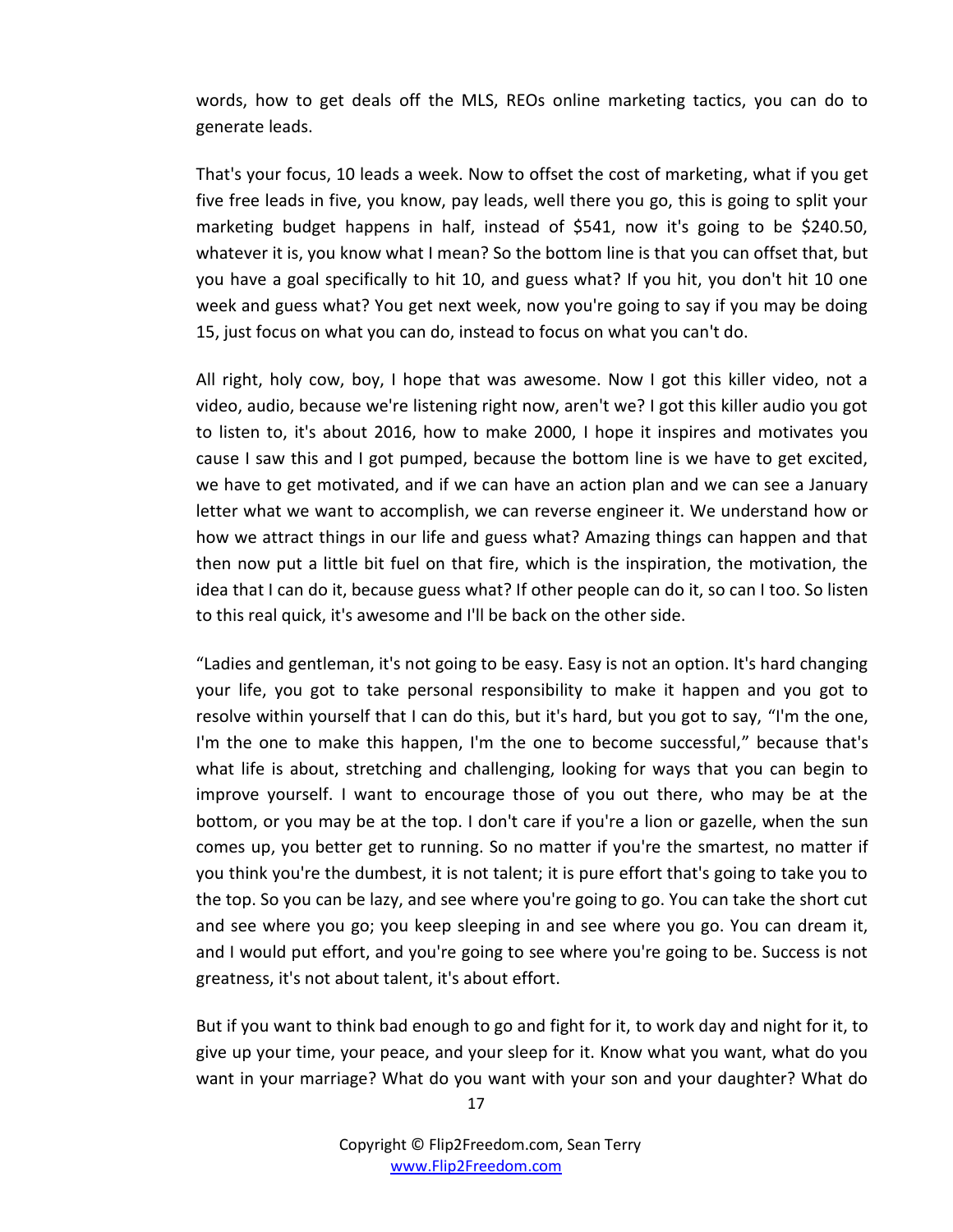you want in your health? What do you want financially, like how much money do you want to make a year? What do you want to drive? How do you want to live? Stop just waking up like an accident. What do you want? And then once you find out what you want, spend the rest of your natural life waking up and going after it!

This is going to be your year. You have to care about every minute of your day. There's too many people doing stuffs that's not productive, you haven't got time for that. If you are where you want to be, you got to be hustling, right. You know, the dream is free, the hustle is so separate. Sometimes it feels like there are so many things in this world you can't control, earthquakes, floods, reality shows, but it's important to remember the things that we can, like forgiveness, second chances, fresh starts. Because the one thing that turns the world from a lonely place to a beautiful place is love, love in any of its forms. Love gives us hope, hope for the New Year, that's New Year's Eve to me, hope and a great party.

I become what I think about all day long and once you know that what you think about is what expands, you start getting real careful about what you think about." All right, what you think about expands, told you. So I hope you're pumped, ready to make 2016 your year. There is no option to quitting, right? You just, it's like, it's like if you want it bad enough, if you can see it bad enough, if you can taste it and you know it, and you know what you want to accomplish, and you know what you want to do, there's something called tenacity. And in tenacity, tenacity says I'm going to attempt it until I don't care whatever it takes to make it happen, right? Like it's said in the audio right there, whatever it takes you're going to wake; you're going to wake up in the morning, whatever it takes to make it happen.

You know when I was knocking on pre-foreclosure doors, that's why I first got started. I didn't know anything about online marketing, Google didn't even exist at that time when I first got started, so... They didn't have any of this stuff in 2003 when I get started. So the bottom line is that I just went knocking on pre-foreclosure doors. When I went out and knocked on the first door, right, I was projecting negative thoughts because I was negative conditioning.

And I knocked on the pre-foreclosure door and first off I was scared to death, it's the first door knocked on. There is a huge truck sitting in the front grass with these big massive knobby tires, it wasn't sitting in the actual driveway, it was sitting on the front grass, which was... it was in grass, it was in dirt, and walk up to the house and it was May of 2013 , I mean 2003 and I walk up to the house and the door was open, the screen door was sitting there, and I knocked on the door and I was scared, I mean I had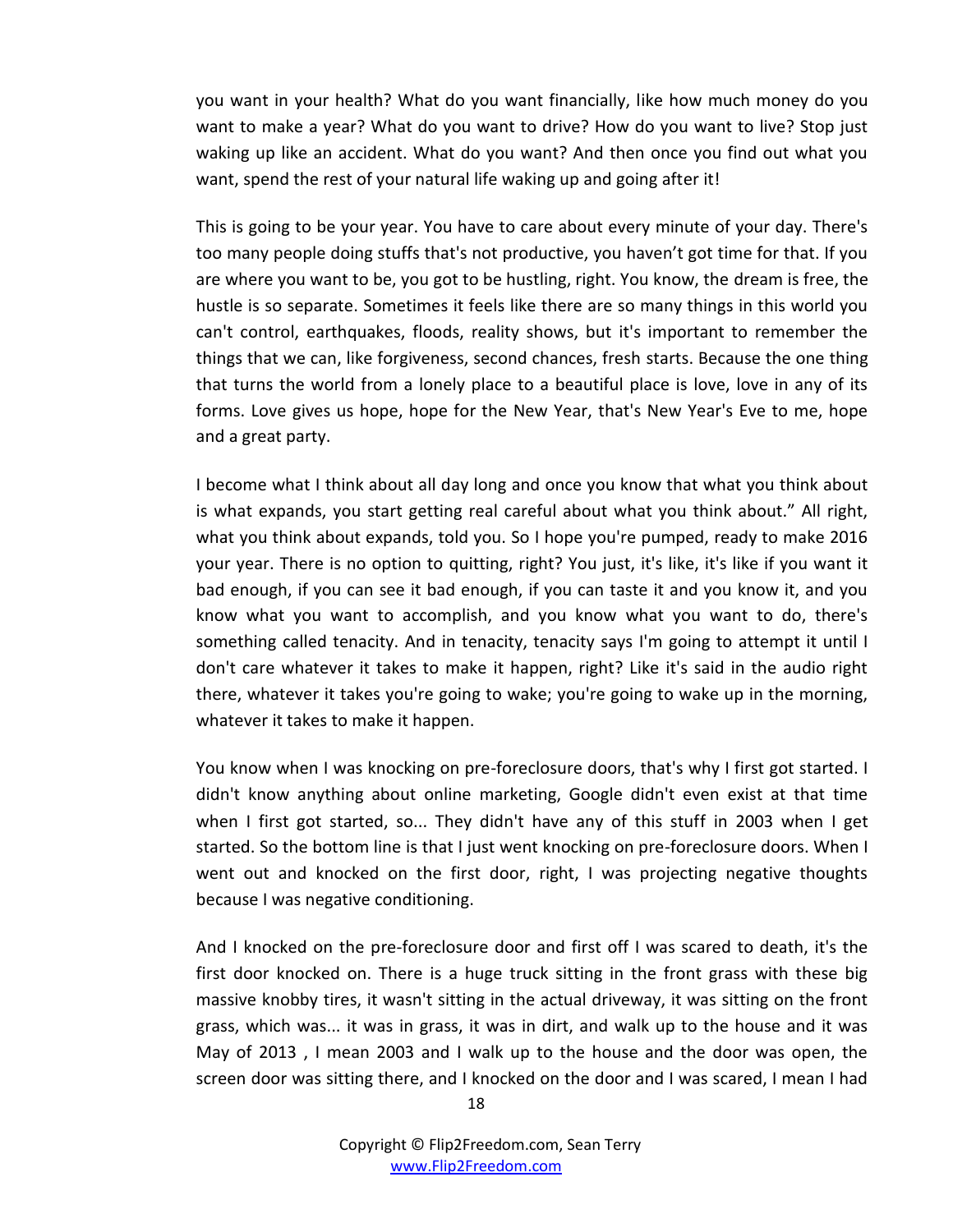my little script of what I'm going to say and I'm, "Hey," and I'm... "Hi, my name is Sean and I'd like to help you with your house before it goes to foreclosure on so and so date." That's what I wanted to say and that's what I rehearse over on my head of what I was going to say before I went to the house.

And now I parked down the street and... Because I kind of case the neighborhood before I got up there. But anyway, so I knocked on the door and this dude, he must have been like 6 foot 8, his head was shaved, but he hadn't shaved it in like, a week, so it was all stubbly, his face was all stubbly, and he had a tank top on, right, and his hair was all popping out of the tank top, and he's 6 foot 8, and I'm like 6 foot 1, you know I spent four years in the Marine Corps, so I'm pretty buff and tough, right, and I am sitting there looking at this guy, and I'm like this like little spineless wimp, right. I was sitting, looking at this, I'm like, and I want to go say hi, and my tongue, I swear, froze off, like... it was like abuse... I like tripped over myself and I looked at that guy like, "Argghh" and I turned around and ran like a little girl, I ran back to my car.

And that was my first experience knocking on pre-foreclosure doors, I ran like a girl. Because this guy was like, what do you want? I was like "Argghh," so I got out of there. So I jumped in my car and I was thinking to myself, there is no way I can do this, there is no way, I'm not going to knock on pre-foreclosure doors, there's no way, there's no way. First off I was driving all around and I just... there's no way I can do this, right? So I started up my car, and I had Think and Grow Rich on... I had like an audio book and a tape cassette, before digital download, before you know, Wi-Fi in your car and you can just stream podcast in your car, iPhone, or any of that type of stuffs.

So I had like a tape cassette of Think and Grow Rich, and I'm sitting there, and I turn down my car and I turned up the volume, and it was at the point where they talked about never quitting, never ever, ever, ever quitting. And I'm sitting, I already quit in my head, I already said there's no way I can do this, I can't do this, there's no way, uh-uh, I'm not doing it, and then I turned this on that talked about never quitting. Successful people don't quit. Quitters never win and winners never quit, we've heard that before. But the bottom line is that I made a decision right there, I made a decision right there that I was never going to quit.

Success was going to submit to me and I went out there and I looked at the next, you know, next address on the line, I drove there and I'm sitting there pumped in the car listening to this, "Never quit!" Right? And I'm just like, on top, finally go up the door, and I knocked on the door and you know, I'm going to make this happen, and what happens is things change when you have a resolve, when you make a commitment that you're